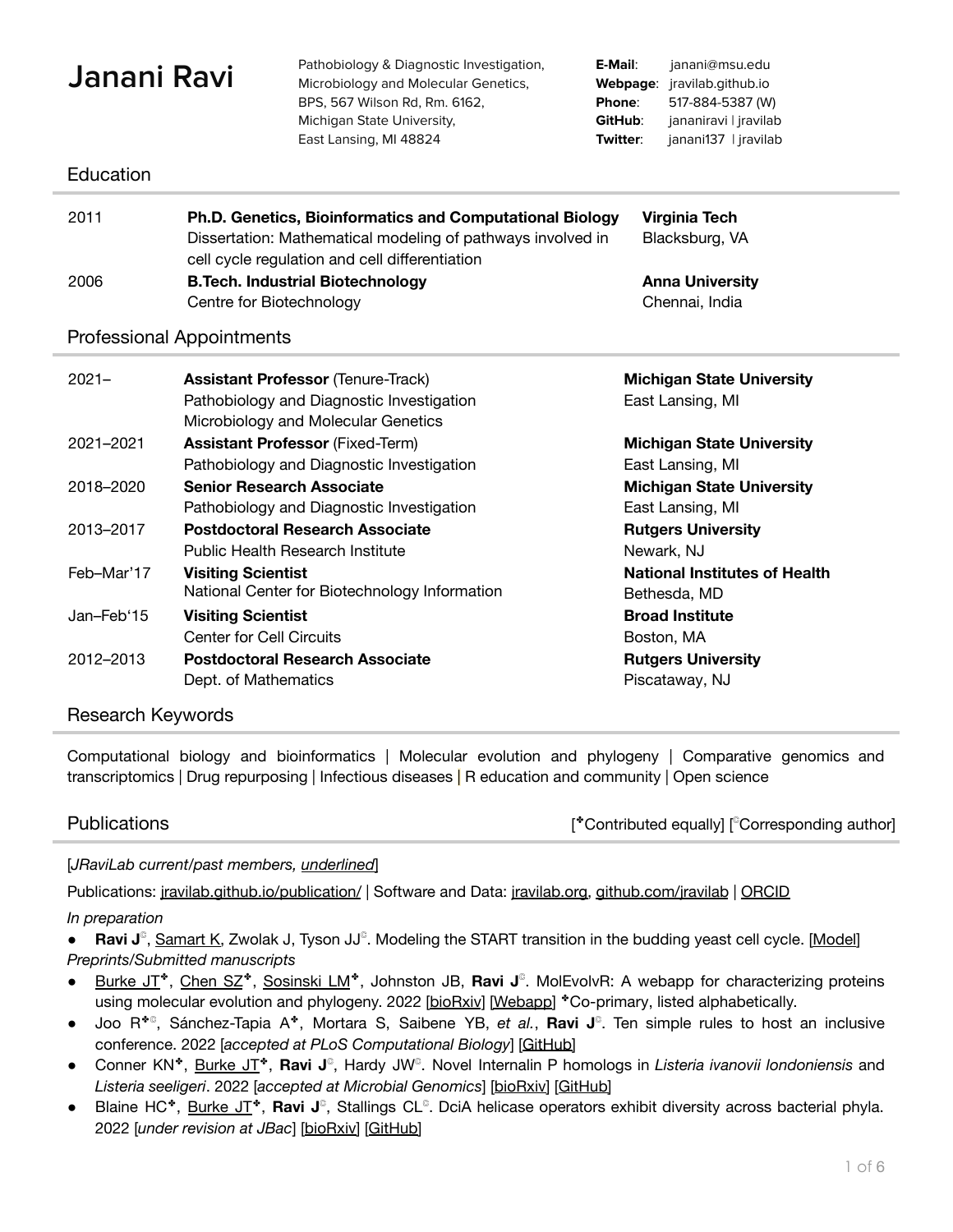- Cantoria MJ<sup>\*</sup>, Alizadeh E<sup>\*</sup>, **Ravi J**, Bunnag N, Kettenbach N, Ahmed Y, Paek AL, Tyson JJ, Doubrovinski K<sup>©</sup>, Lee E ℂ , Thorne CA ℂ . Feedback in the β-catenin destruction complex imparts bistability and cellular memory. 2022 [*submitted*] [\[bioRxiv](https://doi.org/10.1101/2022.01.28.478206)]
- Lensmire JM, Wischer M, Sosinski LM, Ensink E, Dodson JP, Shook JC, Delekta PC, Cooper C, Havlicheck Jr D, Mulks M, Lunt SY, **Ravi J**, Hammer ND. The glutathione import system satisfies the *Staphylococcus aureus* nutrient sulfur requirement and promotes interspecies competition. 2021 [*submitted*] [\[bioRxiv\]](https://doi.org/10.1101/2021.10.26.465763)
- Hsueh BY ✤, Severin GB ✤, Elg CA, Waldron EJ, Kant A, Wessel AJ, Dover JA, Rhoades CR, Ridenhour BJ, Parent KN, Neiditch MB, **Ravi J**, Top EM, and Waters CM. A Broadly Conserved Deoxycytidine Deaminase Protects Bacteria from Phage Infection. 2021 [*accepted at Nature Microbiology*] [[bioRxiv\]](https://doi.org/10.1101/2021.03.31.437871) [[Data\]](https://jravilab.github.io/phage_defense_dcdv)
- Ravi J<sup>©</sup>, Anantharaman V, Chen SZ, Datta, P, Aravind L<sup>©</sup>, Gennaro ML<sup>©</sup>. Phage-shock-protein (PSP) Envelope Stress Response: Evolutionary History and Novel Players. 2020. [*under revision at mSystems*] [[bioRxiv](https://doi.org/10.1101/2020.09.24.301986)] [[Webapp\]](https://jravilab.shinyapps.io/psp-evolution/) *Published papers*
- Samart K<sup>\*</sup>, Tuyishime P<sup>\*</sup>, Krishnan A<sup>©</sup>, **Ravi J**<sup>©</sup>. Reconciling multiple connectivity scores for drug repurposing. *Briefings in Bioinformatics*. 2021;22(6):bbab161. [[PubMed](https://pubmed.ncbi.nlm.nih.gov/34013329/)] [\[Live](https://jravilab.github.io/connectivity_scores) doc] [\[GitHub\]](https://jravilab.github.io/connectivity_scores)
- Ravi J<sup>\*</sup><sup>©</sup>, Fioravanti A<sup>\*©</sup>. S-layers: the proteinaceous multifunctional armours of Gram-positive pathogens. *Frontiers in Microbiology*. 2021;12:685. [\[PubMed](https://www.ncbi.nlm.nih.gov/pmc/articles/PMC8056022/)]
- *●* Hadi SA ✤, Kolte IV ✤, Brenner EP ✤, Cunha EAT, Simonsen V, Ferrazoli L, Villela DAM, Santos RS, **Ravi J**, Sreevatsan S, Basta PC. Identification of a predominant genotype of *Mycobacterium tuberculosis* in Brazilian indigenous population. *Scientific Reports.* 2021;11(1):1224. [\[PubMed](https://pubmed.ncbi.nlm.nih.gov/33441660/)]
- *●* Lensmire JM, Dodson JP, Hsueh BY, Wischer MR, Delekta PC, Shook JC, Ottosen EN, Kies PJ, **Ravi J**, Hammer ND. The Staphylococcus aureus cystine transporters, TcyABC and TcyP, facilitate nutrient sulfur acquisition during infection. *Infection and Immunity.* 2019;88(3):e00690-19. [[PubMed](https://pubmed.ncbi.nlm.nih.gov/31843961/)]

# **Pre-MSU**

- **Ravi J**✤, Kaufman G ✤, Rey-Jurado E, Mehra S, Nikolaev EZ, Kaushal D, Sontag ED, Pine R, Tyagi S, Gennaro ML. Single-cell analysis of genes involved in lipid droplet accumulation in *Mycobacterium tuberculosis*-infected macrophages. [*in preparation*]
- **Ravi J**, Anantharaman V, Aravind L, Gennaro ML. Variations on a theme: Evolution of the phage-shock-protein system in Actinobacteria. *Antonie Van Leeuwenhoek*. 2018;111(5):753-760. [\[PubMed](https://pubmed.ncbi.nlm.nih.gov/29488183/)] [\[GitHub\]](https://jananiravi.github.io/psp-actinobacteria)
- Chauhan R, **Ravi J**, Datta P, Chen T, Schnappinger D, Bassler K, Balázsi G, Gennaro ML. Reconstruction and topological characterization of the sigma factor regulatory network of *Mycobacterium tuberculosis*. *Nature communications.* 2016. 7:11062. [\[PubMed](https://pubmed.ncbi.nlm.nih.gov/27029515)] [\[GitHub\]](https://github.com/jananiravi/sigmafactor-network-mtb)
- Datta P, **Ravi J**, Guerrini V, Chauhan R, Hancioglu B, Igoshin O, Neiditch M, Gennaro ML. The Psp system of *Mycobacterium tuberculosis* integrates envelope stress sensing and envelope preserving functions. *Molecular Microbiology*. 2015. 97: 408-422. [\[PubMed](https://pubmed.ncbi.nlm.nih.gov/25899163)] [\[GitHub\]](https://github.com/jananiravi/psp-mtb)
- Salamon H, Bruiners N, Lakehal K, Shi L, **Ravi J**, Yamaguchi KD, Pine R, Gennaro ML. Vitamin D regulates lipid metabolism in *Mycobacterium tuberculosis* infection. *J. Immunology*. 2014 193: 30-34. [[PubMed\]](https://pubmed.ncbi.nlm.nih.gov/24899504)

# Grants, Awards

**Research Funding/Awards** [*\*Also, see Mentee Accomplishments section below.*]

# *Ongoing support*

- 2022–2024 (co-PI) NIH NIAID R21
- 2021–2023 (PI) Sheila McMonagle Endowed Research Fund, College of Veterinary Medicine, MSU
- 2021–2022 (PI) NSF-funded BEACON Center
- 2021–2022 (co-I) Spectrum Health and MSU Alliance
- 2020–2022 (Collaborator) NIH NIAID R01 subaward
- 2019–2021 (PI) Harvey J Fiege Endowed Research Fund, College of Veterinary Medicine, MSU *Completed support*
- 2019–2020 (PI) Diversity Research Network, Launch Awards Program, Michigan State University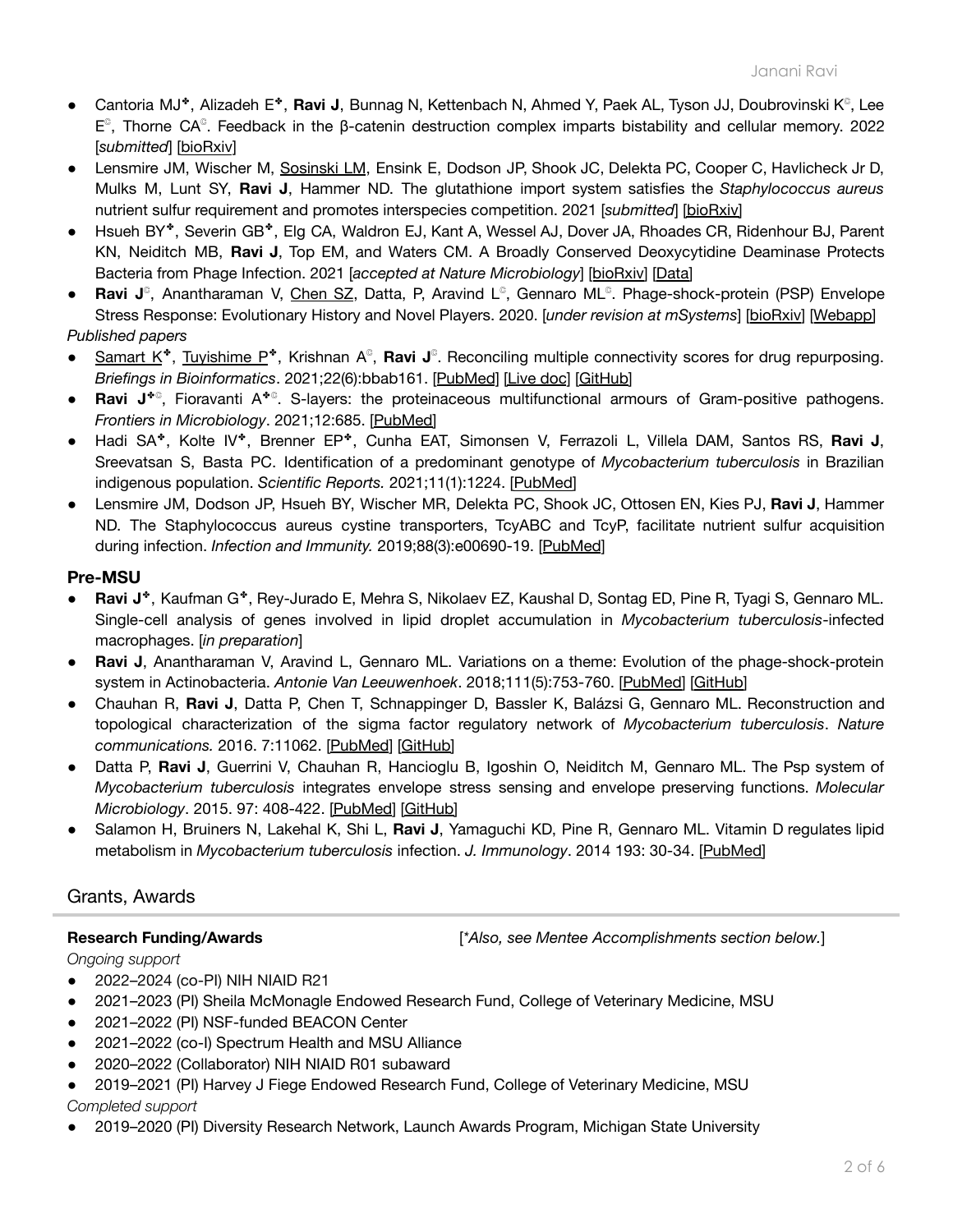# **Conference Registration Awards**

- 2021 useR!
- 2018, 2020, 2021 ISMB

# **Education and Outreach Award**

● 2020 All-University Excellence in Diversity Award, MSU (for R-Ladies East Lansing).

# **Education and Outreach Funding**

- 2021– Fellowship for AsiaR.
- 2019–2020 MSU Data Science Learning Community funded by the MSU Academic Advancement Network.
- 2018 Sponsorships for 30+ R-Ladies East Lansing meetups.
- 2019– Sponsorship for Women+ Data Science East Lansing @MSU symposia.

# **Pre-MSU**

### **Research Awards**

- 2017 ORAU/ORISE Visiting Scientist Program at NCBI, NIH.
- 2015 Broad Institute Visiting Scientist Program at the Center for Cell Circuits.
- 2007 PEO International Peace Scholarship for Graduate Research.

### **Conference Travel Awards**

● 2017 ASM Tuberculosis

# Teaching/Workshops, Talks, Posters

*Workshop & talks*: [jravilab.github.io/talk](https://jravilab.github.io/talk/) | \**Upcoming*; ⧱ *Invited*; *#cancelled due to COVID-19*.

### **Research Talks**

- 2021-11 <sup>⧱</sup>University of Colorado, School of Medicine, Center for Health AI
- 2021-07 Intelligent Systems for Molecular Biology, International Society for Computational Biology
- 2021-07 useR! 2021, The R Conference | Also, pitched and moderated two incubators.
- 2021-05 Great Lakes Bioinformatics Conference
- 2021-03 BEACON webinar series
- 2020-08 BEACON Congress
- 2020-07 Intelligent Systems for Molecular Biology, International Society for Computational Biology
- 2019-08 Conference on Computational Health. *Grand Rapids, MI* | Also chaired one of the sessions.
- 2019-07 Gram-positive bacteria and bacilli meeting. *College Park, MD*
- 2019-05 <sup>⧱</sup>Chemistry and Biology of Pathogens. MSU, *MI*
- 2018-07 ISMB 2018, *Chicago, IL*

## **Posters**

- 2022-02 Rare Disease Day, National Institutes of Health
- 2021-09 Latin American Congress of Women in Bioinformatics and Data Science
- 2021-08 BioC2021, The R Bioconductor Virtual Conference
- 2019-05 ASBMB Symposium on Evolution and Core Processes in Gene Expression. *Michigan State University, MI* | Also, chaired one of the sessions.

#### **Invited Panels, Talks**

- 2021-11 <sup>⧱</sup>Bringing diversity to and building a strong AsiaR community. *BioC Asia 2021 (Japan/virtual).*
- 2021-09 <sup>⧱</sup>Midwest Microbial Pathogenesis Conference (MMPC), Session Chair. *East Lansing, MI*
- 2021-04 <sup>⧱</sup>R-Ladies+: Bringing diversity to the global useR! 2021 conference (P)
- 2020-11 <sup>⧱</sup>Michigan Precollege & Youth Outreach Conference (P)
- 2019-09 <sup>⧱</sup>R for you! Diversity Research Network, MSU Inclusion. *MI*
- 2019-01 <sup>⧱</sup>Simple rules to make an effective scientific presentation. *CMIB seminar series, MSU, MI*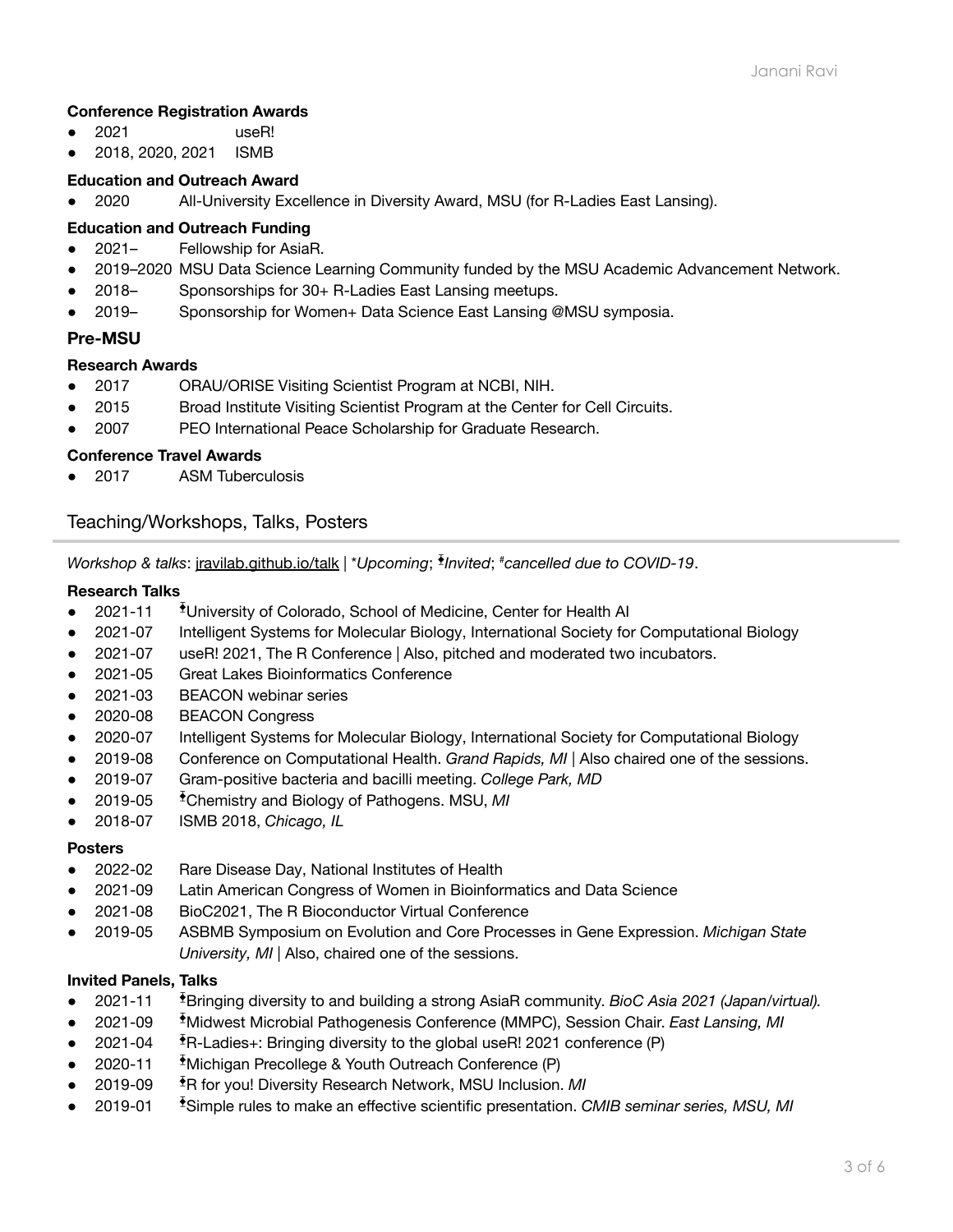# **Invited Workshops/Teaching**

- 2022-05 ⧱ ISCB Academy tutorial series. *International Society for Computational Biology*.
- 2022-02 <sup>⧱</sup>R@GARD. *Global Alliance for Rapid Diagnostics*.
- 2022-02 <sup>⧱</sup>How I teach Life Scientists to build inclusive communities. Life Science Training Institute *(Australia).*
- 2021-05 <sup>⧱</sup>Making publication-quality tables w/ R. *R-Ladies Pune (India).*
- 2021-04 <sup>⧱</sup>Using Tidyverse for Genomics. *R-Ladies Tunis (Africa), R-Ladies Bangalore (India).*
- 2020-09 <sup>⧱</sup>Methods in phylogeny, pangenomes, genomics. *Integrated Microbial Biology, MSU, MI*
- 2020-05 <sup>⧱</sup>#Session on Data Visualization. *DANG! symposium, Univ of Michigan, MI*
- 2020-02 <sup>⧱</sup>Molecular Evolution and Phylogeny. *Chemistry and Biology of Pathogens, MSU, MI*
- *●* 2020/19 <sup>⧱</sup>Tidyverse Workshop for Genomics. *R for Plant Genomics course, MSU, MI*
- 2019-09 <sup>⧱</sup>Best Practices for Computational Sciences: R for Reproducible Research. *Diversity Research Network Researcher's Workshop, MSU, MI*

## **Co-organized Meetings**

- 2022– AsiaR webinar series and panel discussions
- 2021– Why R? Foundation webinars: R-Ladies takeover, for global URM speakers
- 2020– Women+ Data Science webinar series and panel discussions
- 2020 #Women+ Data Science Symposium at MSU, *East Lansing, MI*
- 2020 Conference on Computational Health. *Grand Rapids, MI*
- 2019 Women in Data Science Symposium *East Lansing*, @MSU
- 2018– R-Ladies East Lansing workshops and meetups

### **Other Incubators (panels), Workshops**

- 2021-07 Strategies to build a strong AsiaR community. *useR! 2021, The R conference* (Inc.)
- 2021-07 Stop reinventing the wheel: R package for conference/abstract management. *useR! 2021* (Inc.)
- 2019-03 R for Genomics Workshop. *Indian Institute of Technology, Madras, India*
- 2019/18 Introduction to Tidy Data with R Workshop. *R-Ladies East Lansing, MI*
- 2019/18 Introduction to Data Visualization with R Workshop. *R-Ladies East Lansing, MI*

# **Pre-MSU**

# **Research Talks**

- 2016-06 ASM Microbe 2016, *Boston, MA*
- 2014-10 ⧱ Institute for Mathematical Sciences, *Chennai, India*

#### **Posters**

- 2017-07 ASM Tuberculosis, *New York, NY*
- 2015-11 Lipid Research Symposium at the Rutgers Center for Lipid Research, *Rutgers University, NJ*
- 2011-03 Computational Cell Biology Meeting. *Cold Spring Harbor Laboratories, NY*
- 2010-11 Signal Transduction and Gene Regulatory Networks Workshop. *Mathematical Biosciences Institute, OSU, OH*
- 2009-07 Gordon Research Conference on Cell Growth and Proliferation. *Colby College, ME*
- 2009-03 Computational Cell Biology Meeting. *Cold Spring Harbor Laboratories, NY*
- 2009-02 Biological Sciences Research Symposium. *Virginia Tech, VA*

# **Scientific Meetings**

- *●* 2014-09 Computational Genomics workshop. *Center for Cell Circuits, Broad Institute, MA*
- 2013-09 Biomarkers for Tuberculosis: New Questions, New Tools. *Chantilly, VA*
- 2010-05 The Cell Cycle Meeting. *Cold Spring Harbor Laboratories, NY*
- 2007-06 Joint meeting of the National Centers of Integrative and Systems Biology 2007. *Boston, MA*
- 2007-06 Summer Symposium on Systems Biology of Cancer. *Koch Institute. MIT, MA*
- 2007-04 ASBMB Meeting. *Washington DC*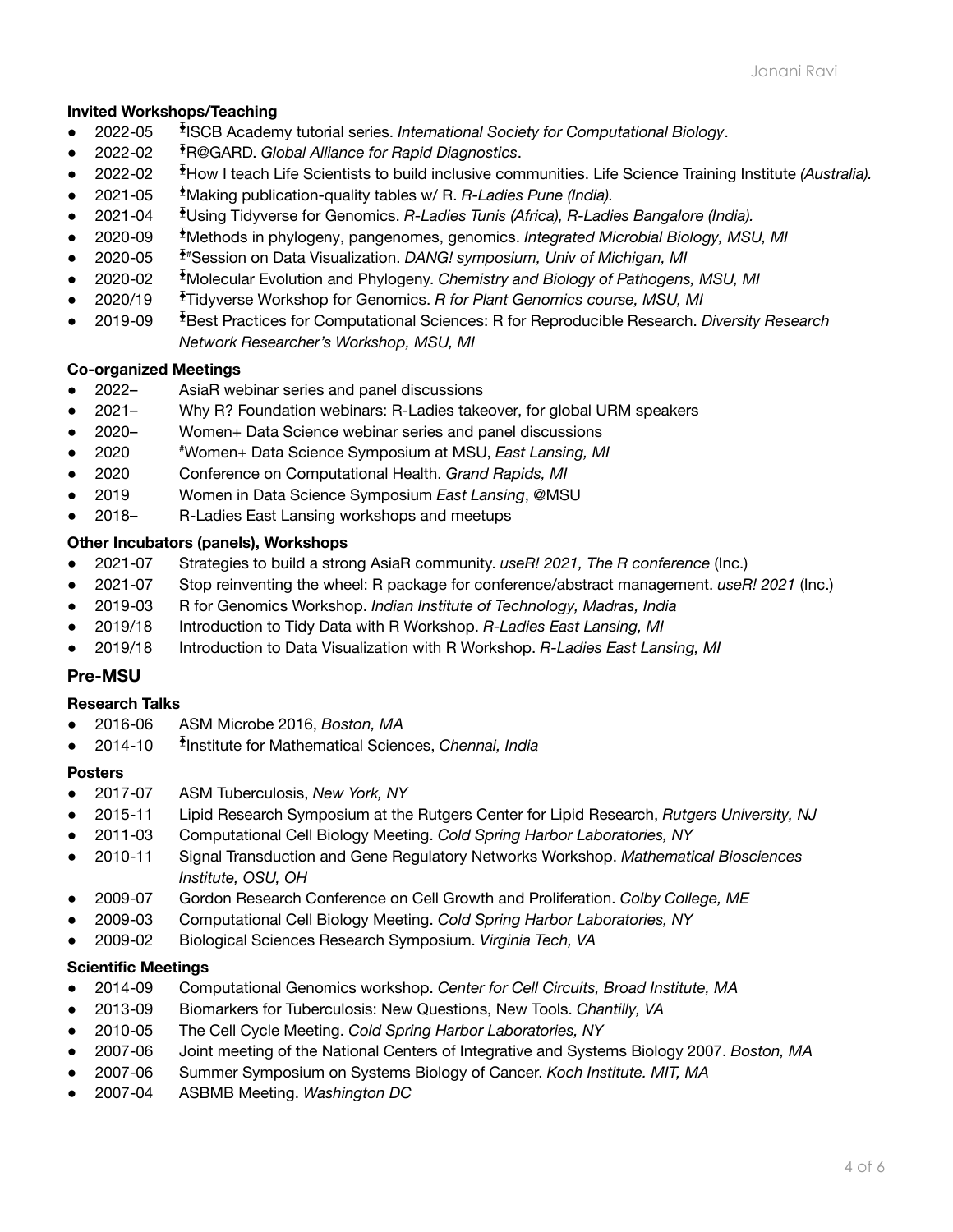# Professional Memberships, Services, Education, and Outreach

## **Membership in Scientific Societies, Research/Education Communities**

- 2019 Data Carpentry | Genomics and Open Science Education teams | R/Bioconductor
- 2018 International Society for Computational Biology
- 2018 R-Ladies Global | Women in Data Science | rOpenSci

#### **Academic Services**

- 2022 Grant Reviewer, Michigan Alliance for Animal Agriculture (M-AAA)
- 2021 Review Editor, Editorial Board, Frontiers in Bioinformatics and Frontiers in Systems Biology Reviewer, PLoS Computational Biology, PLoS One, ASM Applied and Environmental Microbiology, Life Science Alliance, Frontiers in Bioinformatics
- 2020 Grant Reviewer, Diversity Research Network, MSU
- 2019 Grant Reviewer, Endowed Research Funds, College of Veterinary Medicine, MSU
- 2019 Abstract Reviewer, ISMB 2019–2022; Great Lakes Bioinformatics 2021
- 2019 2020 Member, CMSE Undergraduate Data Science Curriculum Committee

### **Conference Committees/Leadership**

- 2022 2023 R@IISA (International Indian Statistical Association) Conference
- 2021 2022 COSI Co-Chair, Track, and Awards Chair, EvolCompGen COSI, ISMB 2022
- 2020 2021 Program Committee Chair, [useR!](https://user2021.r-project.org/about/global-team/) 2021 (the global R conference)
- 2020 2021 Abstract Chair, Track Lead, and Awards Chair, EvolCompGen COSI, [ISMB](https://www.iscb.org/ismbeccb2021-submit/abstracts) 2021
- 2018 Core EvolCompGen committee member, Intelligent Systems for Molecular Biology (ISMB),
	- the *flagship conference of the International Society for Computational Biology*
- 2019 2020 Poster Awards Chair, EvolCompGen, ISMB 2020

# **Leadership in Education and Outreach**

- 2022 Community Advisory Board, R/Bioconductor
- 2021 Co-founder and Co-organizer, [AsiaR](http://github.com/AsiaR_community)
- 2019 Co-founder and Co-organizer, [Women+](https://github.com/women-plus-datascience/) Data Science initiative with MSU, UMich
- 2019 2021 Co-founder and Co-organizer, MSU Data [Science](https://datascience.msu.edu) Learning Community
- 2018 Founder and Co-organizer, [R-Ladies](https://rladies-eastlansing.github.io/) East Lansing
	- \* *850+ members; 1 national symposium; 2 K-12 events; 30+ workshops; \$10K+ funding*
	- *\* Received the 2020 All-University Excellence in Diversity Award, Michigan State University.*

# **Pre-MSU**

# **Scientific Societies, Education and Outreach/Leadership**

- 2015 Member, American Society of Microbiology
- 2014 2015 Member, Postdoc Association, New York Academy of Sciences
- 2006 2011 Member and Co-organizer, Asha for Education, Virginia Tech

# Mentoring (at MSU)

# **Mentees (2019–Present)** [Student initials referenced in the '*Mentee accomplishments*' section below]

- Kewalin Samart, KS Computational Mathematics; CMSE, MSU; Scholarship from BIOTEC, Thailand ● Joseph Burke, JB Genomics and Molecular Genetics; Computer Science, MSU
- Ethan Wolfe, EW Biochemistry and Biotechnology; Pharmacology and Toxicology; CMSE, MSU

*Alumni*: Elliot Majlessi, EM; Amy Tonielli, AT; Vignesh Sridhar, VS (St. Clair College, Canada); Mary Zhang, MZ (Carleton College, MN); Samuel Chen, SC; Philip Calhoun, PC; Phoebe Tuyishime, PT; Lo Sosinski, LS; Karn